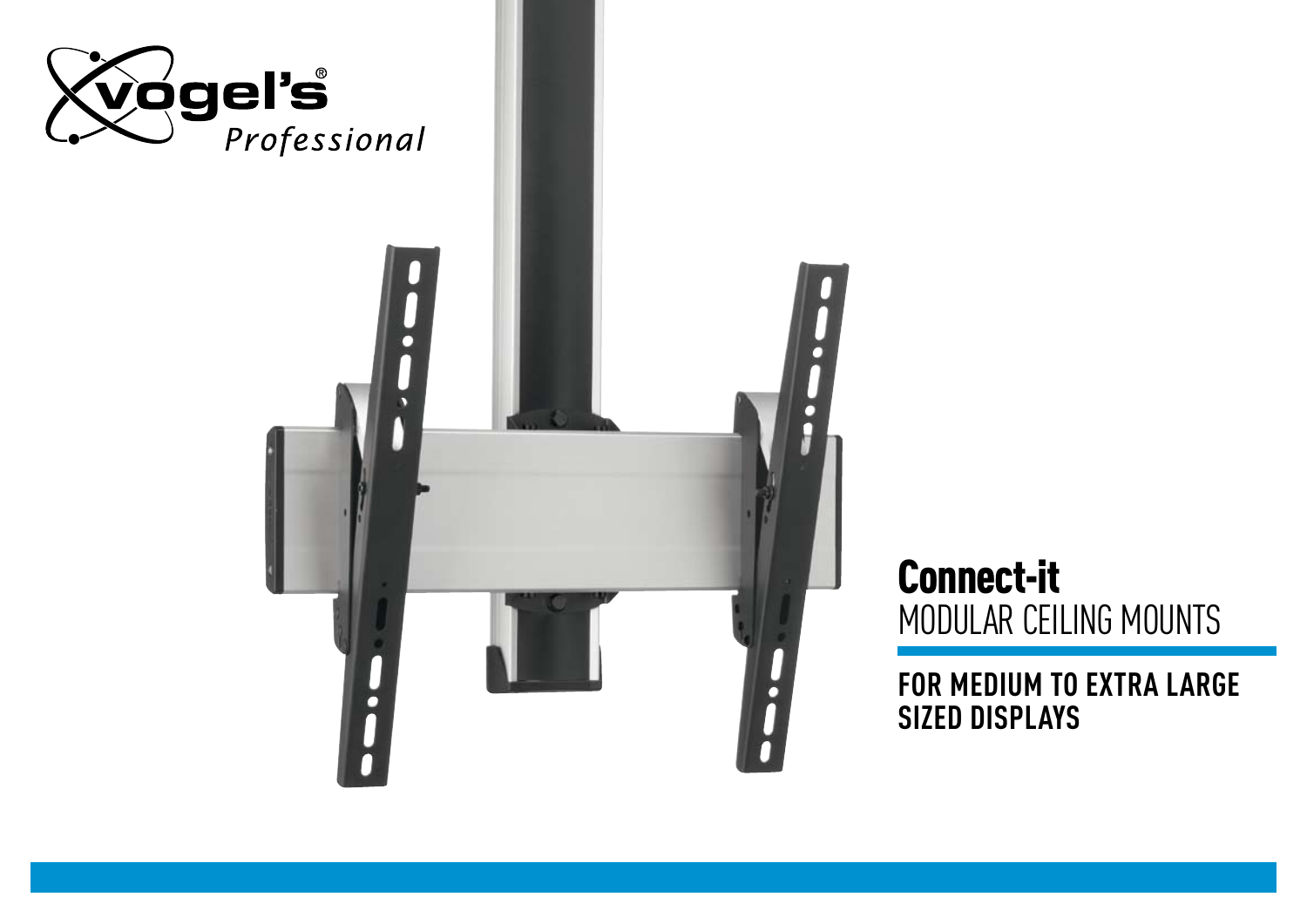## The next line up of the Connect-it system

Vogel's Professional introduces the modular Connect-it ceiling mounts for 32 to 65 inch displays, in addition to the existing Connect-it ceiling mounts for 15 to 32 inch displays. With this extension, Vogel's Professional provides the solution for almost every situation.

### **Key features of Connect-it:**

- Flexible modular system
- Modular display interface for a perfect fit
- Multiple display mounting with standard components
- Quick and easy installation

### **The Connect-it range for medium to extra large sized displays includes:**

- **• Ceiling plates** The ceiling plates are part of the modular system which enables you to create a ceiling mounting solution for displays. The 4 different ceiling plates provide solutions for flat ceilings, inclined ceilings and truss systems.
- **• Poles** The aluminium poles are the basis for the Connect-it modular system for medium to extra large sized displays. Main features: Quick and easy installation, large cable management system of 4 separate channels, multiple display mounting, customizable insert. The aluminium poles are available in 3 different lengths (80,150 and 300 cm) and can easily be cut to a desired length.

### **Modular display interface**

The modular interface consists of two separate components: an interface bar and a set of 2 interface display strips. The interface bar is for the horizontal display fitment and the interface display strips are for the vertical fitment. This creates a custom fitment for any display. With these standard components it is also very easy to create multiple display solutions.

- **• Interface bars** The horizontal fitment determines the length of the interface bar and is available in 4 different lengths from 515 to 1175 mm.
- **Interface display strips** The vertical fitment determines the length of the 2 interface display strips and is available in 6 different lengths from 380 to 1130 mm.

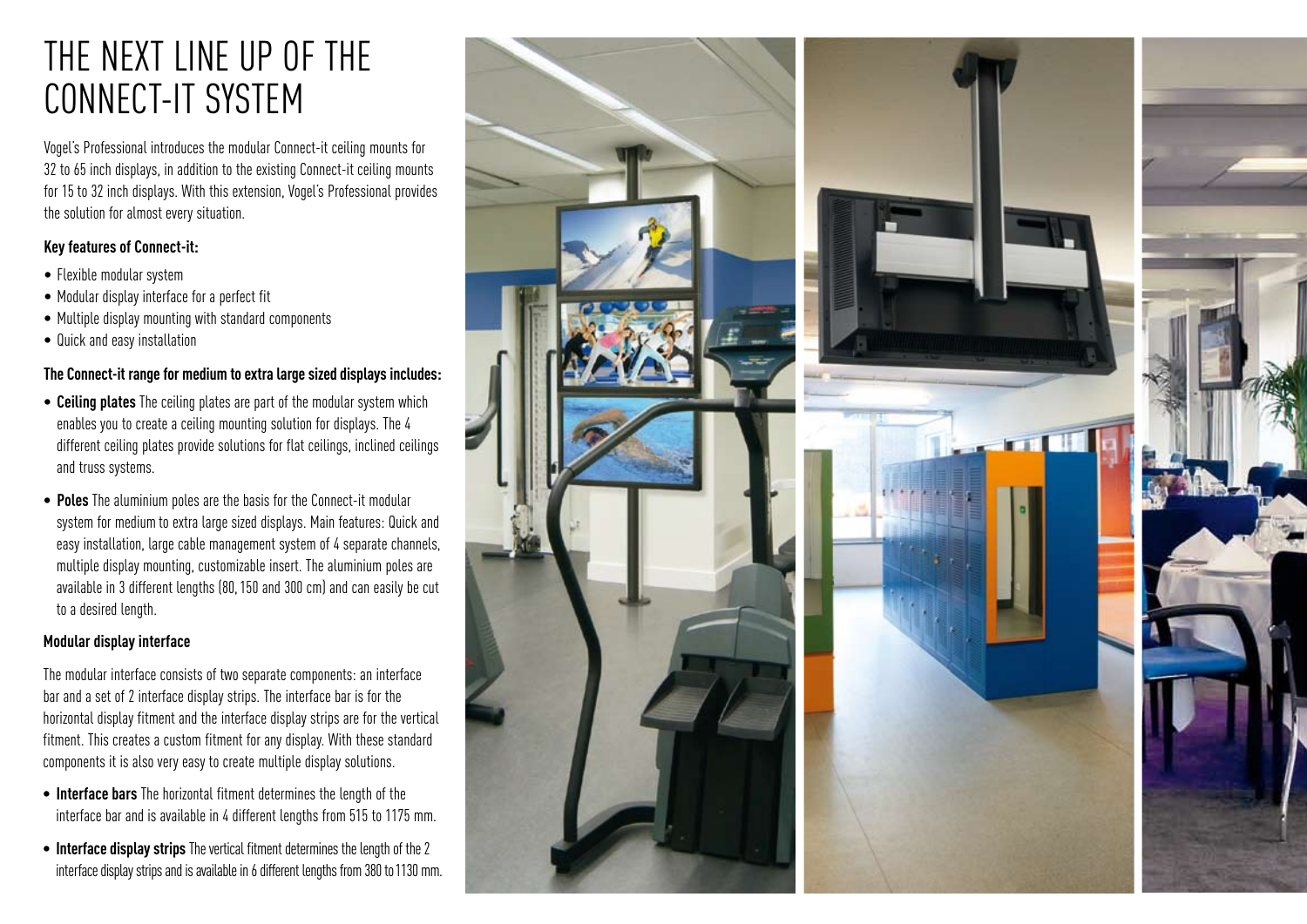

## the new way of display mounting

**Modular display interface** 

Consists of two separate components

- Interface bar
- Set of 2 interface display strips

#### **Interface bar**

- Available in 4 different lengths to exactly match any display
- Max. horizontal fitment: 1110 mm





- Available in 6 different lengths to exactly match any display
- Max. vertical fitment: 1100 mm















**Multiple display solutions**  Easy way of creating a mutiple solution